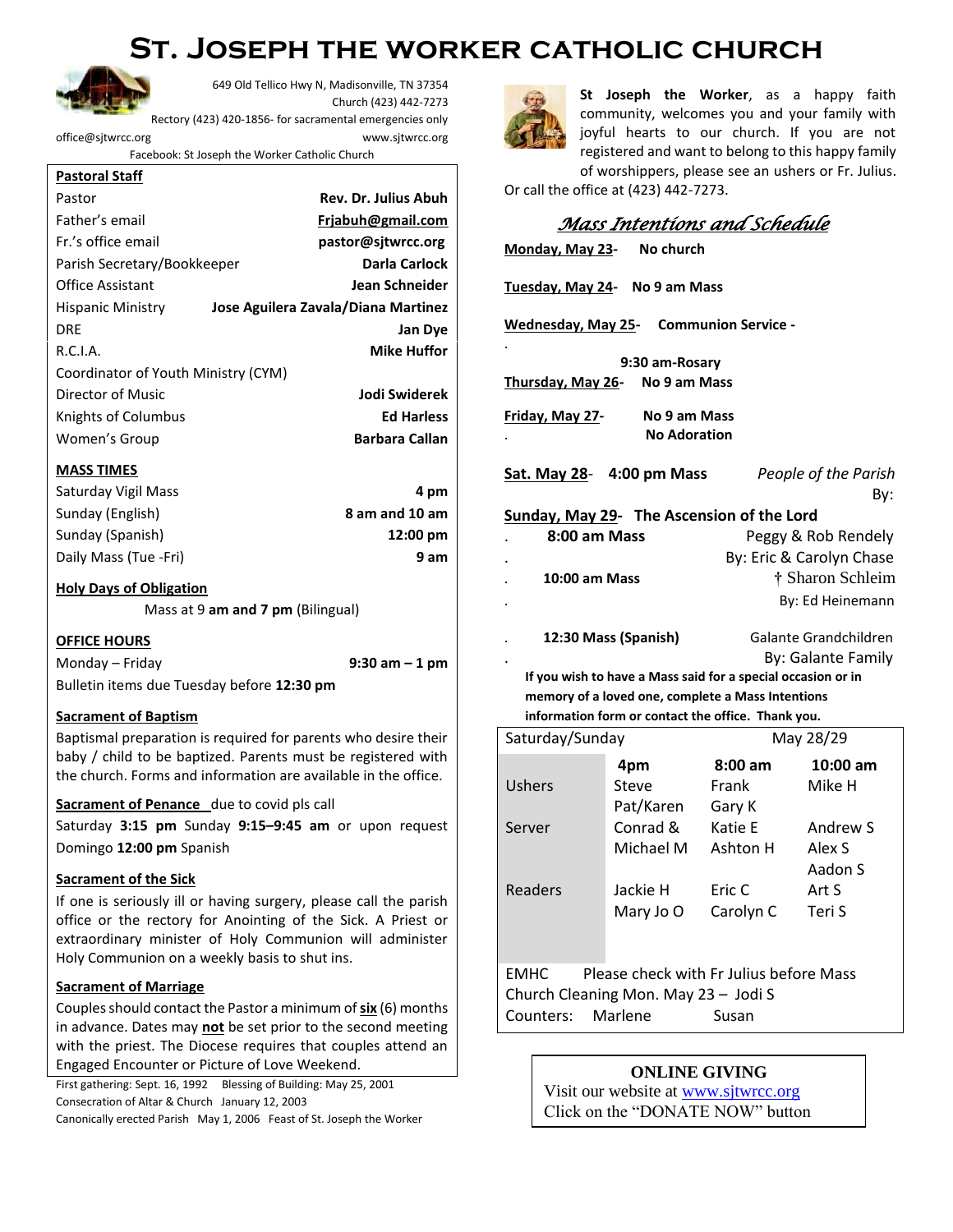#### **WEEKLY FINANCIAL STEWARDSHIP**:

| May 14-15, 2022 |        | Week 46             |           |
|-----------------|--------|---------------------|-----------|
| Attendance: 334 |        | Weekly Need: \$4063 |           |
| Offering        | Online | week $+/-$          | YTD       |
| 4642            | \$365  | $+944$              | $+27,552$ |

Capital Exp. \$10 Capital Build Fund \$ 2 1 0 Good Shepherd \$142 Feed My Sheep \$185 Thanks to all who give so generously. God Bless you! Online Giving visit our website [www.sjtwrcc.org](http://www.sjtwrcc.org/)



## *Pray for Our Sick Parishioners*

Dale Bauer Mary Cornejo Madeline Albach Ron Eydt Raymond Hinkle Maria Figueroa Jeanne Huffor Karen Ruggiero Alvaro Pina Hugo Schielke Patty Swatzell Dennis Wilson

# *Pray for Those in the Military*<br>las Dickson **Robert Dickson**

Nicholas Dickson Matthew Fioravanti Liam Adams Aiden Weber Seth Turpeinen

**To add & remove from the list, please contact the office** Any parishioner who is sick or having surgery, notify Fr. Julius or the office (privacy extended to thosewho request it).

**Event of Death**: notify the office if you would like the Parish to share your grief if a family member dies. Mass can be offered immediately or at a date convenient to the family.

**Happy Birthday –** Pablo Alvarez, Daniel Alvarez, Angelica Calderon, Maria Corona-Gonzalez, Axel Estrada, Kevin Gonzalez, Maria Gonzalez, Dina Heinemann, Judith Hogan, Aylin Leyva, Angel Mora, Sandi Terrell, Antony Zavala

**Happy Anniversary –** NONE NOTED

#### **Thought for the Week:**

[Let us remember the past with gratitude, live](https://www.azquotes.com/quote/872735)  [the present with enthusiasm, and look forward](https://www.azquotes.com/quote/872735)  [to the future with confidence..](https://www.azquotes.com/quote/872735). St. John Paul II On Saturday July 16, 2022, our parish will celebrate the **30th Anniversary of the Ordination of Father Julius Abuh**! There will be a Mass at 4 P.M. A catered buffet dinner is planned in the church hall at 5:30 P.M. Please see bulletin insert for dinner reservation form. If you care to attend the dinner, please return completed form with your check to the parish office.



**Coffee & Donuts** will be served after the 8 AM and 10 AM Masses in the parish hall. Come and join us!

Call the office to let us know of any home-bound parishioners. Also call the office if you can help to bring them the "Body of Christ."



**Open House Tour:** The Good Shepherd Center invites you to their open

house tour on **Tuesday May 24th from** *1pm to 4pm.* They will explain their long-range plans, the planned expansion and provide details on the operations of the Center. This will also be an opportunity to learn more about how you can get involved in re-shaping Monroe County as a Good Shepherd Volunteer.

People can make a one-time donation or a pledge over time: monthly, quarterly, or semi-annually. Any level of donation is appreciated. Contributions are tax deductible. The Center is a 501 (c) 3 organization. Tours can be arranged during operating hours. Donations can be mailed to: The Good Shepherd Center, PO Box 353, 5150 Hwy 411 S, Madisonville, TN 37354. The Center's phone number is 423-420-8888.



**Our Blessed Mother** asks us to pray the rosary for world peace. Join us to say the rosary together at **7:00 PM on Thursday at the grotto.**